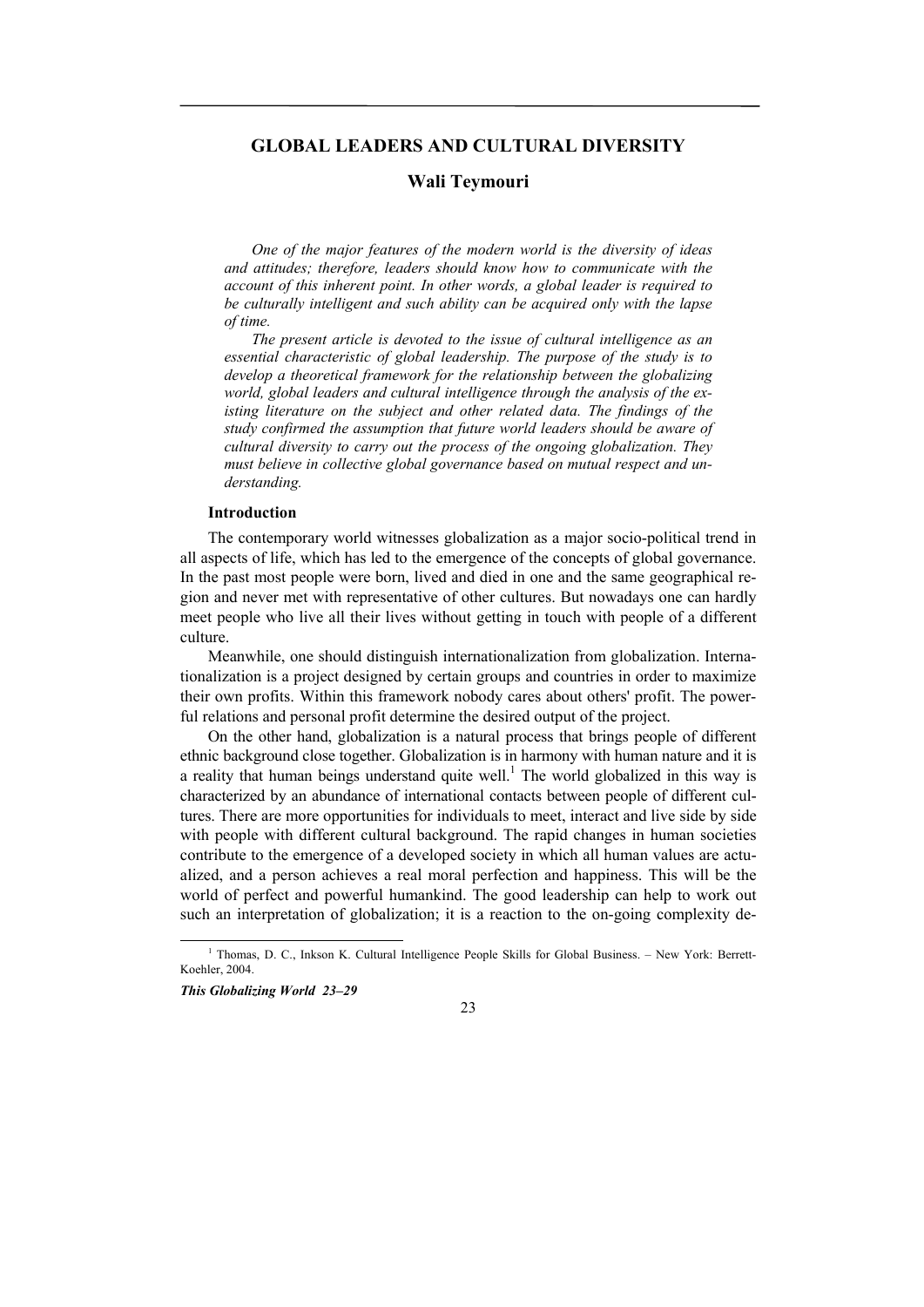# *This Globalizing World* 24

velopment, changes, individual differences, and diverse situations.<sup>2</sup> Such a leadership establishes a firm relationship both among leaders of different societies and between leaders and their followers in any given condition. There is no doubt that this kind of leadership is impossible without applying multiple intelligences. In addition to the ordinary intelligence (IQ) and emotional intelligence (EQ), modern leaders should be culturally intelligent as well. $3$  The future world leaders must be aware of cultural diversity to set the right trend of globalization. They should believe in mutual respect and the nations' equal rights. That is to say, they need to be culturally intelligent to have an impact on the current trend of globalization.<sup>4</sup>

#### **Literature Survey**

To design a model of global leadership, Joost Bücker and Erik Poutsma<sup>5</sup> studied the following four factors: global framework, intercultural competencies, intercultural sensitivities and cultural intelligence. They found out that cultural intelligence is of real importance in this respect.

Lynn Imai and Michele J. Gelfand<sup>6</sup> examined the impact of cultural intelligence on the process of negotiation. Their study included 124 subjects from the USA and East Asian countries. The findings of their research showed that there is a meaningful relationship between these factors.

Ilan Alon and James M. Higgins<sup>7</sup> in their model (see Fig. 4) showed that there should be a good balance between IQ, EQ and organizational intelligence as well as other motivations within any company.

Robert Gregory, Michael Prifling and Roman Beck<sup>8</sup> explored the cultural intelligence through 32 interviews and analyses of their findings. Thus, they developed a model of the impact of cultural intelligence on the IT systems' output.

Klaus J. Templer, Cheryl Tay and N. Anand Chandrasekhar<sup>9</sup> state that cultural intelligence affects an individual's ability to adapt himself/herself to the new requirements of global leadership. They found out that those who willingly learn about new cultures adapt easily when placed within a new cultural context and show a higher sense of responsibility in the international and global interactions.

 $\frac{1}{2}$ <sup>2</sup> Friedman, T. The World is Flat. – New York: Farrar, Straus and Giroux, 2005.

<sup>&</sup>lt;sup>3</sup> Chin, C. O., Gaynier, L. P. Global Leadership Competence: A Cultural Intelligence Perspective. Presented at the 2006 MBAA Conference. URL: http://www.csuohio.edu/sciences/dept/psychology/graduate/diversity/Global Leadership11206.pdf.

Thomas, D. C., Inkson, K. Cultural Intelligence People Skills for a Global Workforce  $//$  Consulting to Management. – 2005. – Num.  $16(1)$ . – Pp. 5–9.

 $<sup>5</sup> Bücker, J., Poutsma, E. Global Management Competencies: A Theoretical Foundation // Journal of Manage-$ </sup> rial Psychology. – 2010. – Num. 25(8). – Pp. 829–844. 6

Imai, L., Gelfand, M. J. The Culturally Intelligent Negotiator: The Impact of Cultural Intelligence (CQ) on Negotiation Sequences and Outcomes // Organizational Behavior and Human Decision Processors. – 2010. – Num. 112. – Pp. 83–98.

 $^7$  Alon, I., Higgins, J. M. Global Leadership Success through Emotional and Cultural Intelligence // Business Horizons. – 2005. – Num. 48. – P. 501–512. 8

<sup>&</sup>lt;sup>8</sup> Gregory, R., Prifling, M., Beck, R. The Role of Cultural Intelligence for the Emergence of Negotiated Culture in IT Offshore Outsourcing Projects // Information Technology and People. – 2009. – Num. 22. – Pp. 223–241.

Templer, K. J., Tay, C., Chandrasekhar, N. A. Motivational Cultural Intelligence, Realistic Job Preview, Realistic Living Conditions Preview and Cross-cultural Adjustment // Group and Organization Management. – 2006.  $-$  Num. 31(1).  $-$  Pp. 154–173.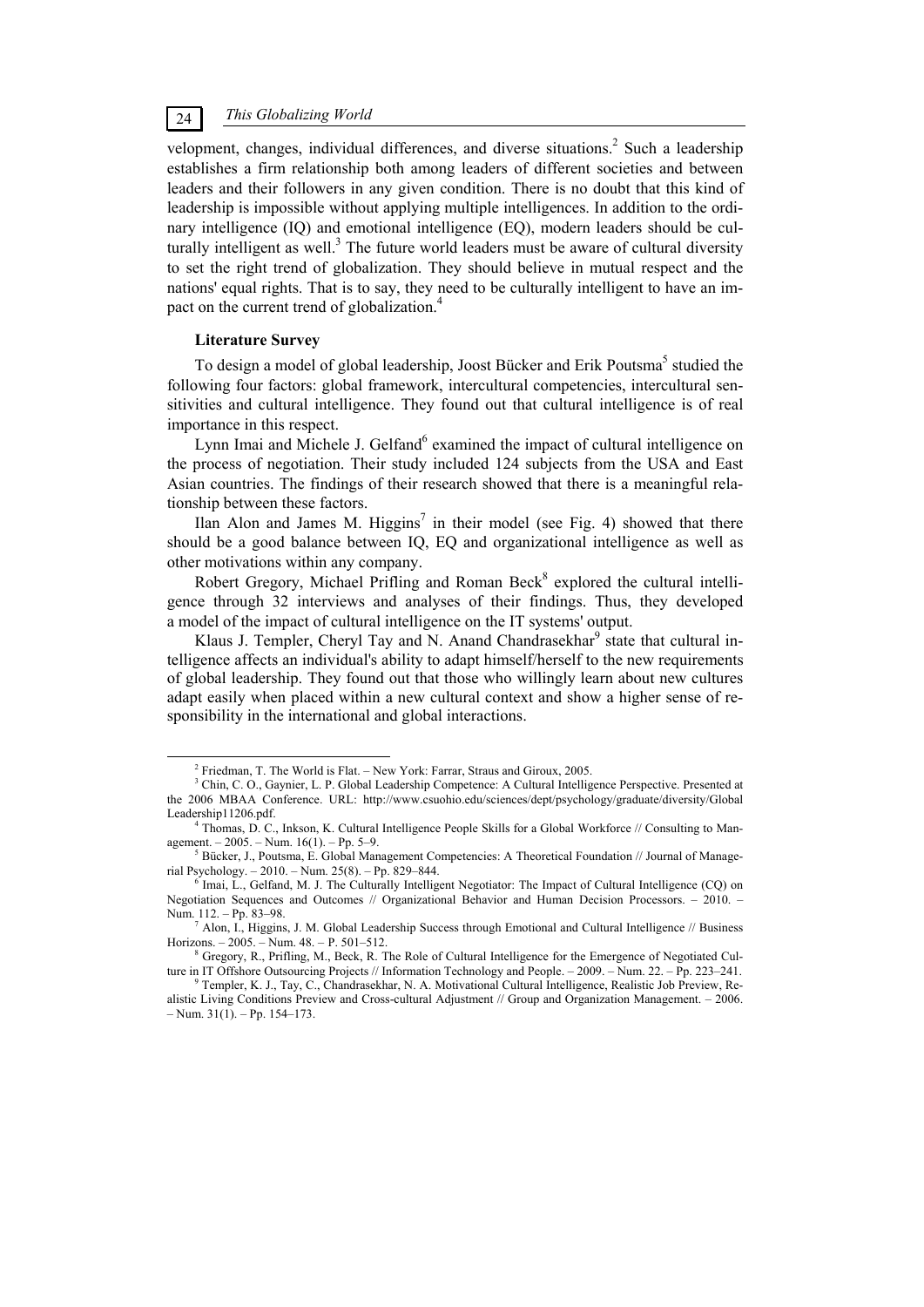*Teymouri • Global Leaders and Cultural Diversity* 25





### **Globalization Theory**

The leadership study has led to a model based on three elements: a leader, the followers and situations as shown in Fig. 2.





These three elements interact to a different extent under any given situation. The major element of this model is leadership. Leadership has many different forms and styles: from the simplest type of command and control to more complex interactive forms.<sup>10</sup>

<sup>&</sup>lt;sup>10</sup> Bass, B. M. From Transactional to Transformational Leadership: Learning to Share the Vision // Organizational Dynamics. – 1998. – Num. 18(3). – Рp. 19–31; Avolio, B. J. Full Leadership Development: Building the Vital Forces in Organizations. – Thousand Oaks, CA: Sage, 1999; Tejeda, M. J. The MLQ Revisited: Psychometric Properties and Recommendations // Leadership Quarterly. – 2001. – Num. 12. – Pp. 31–52.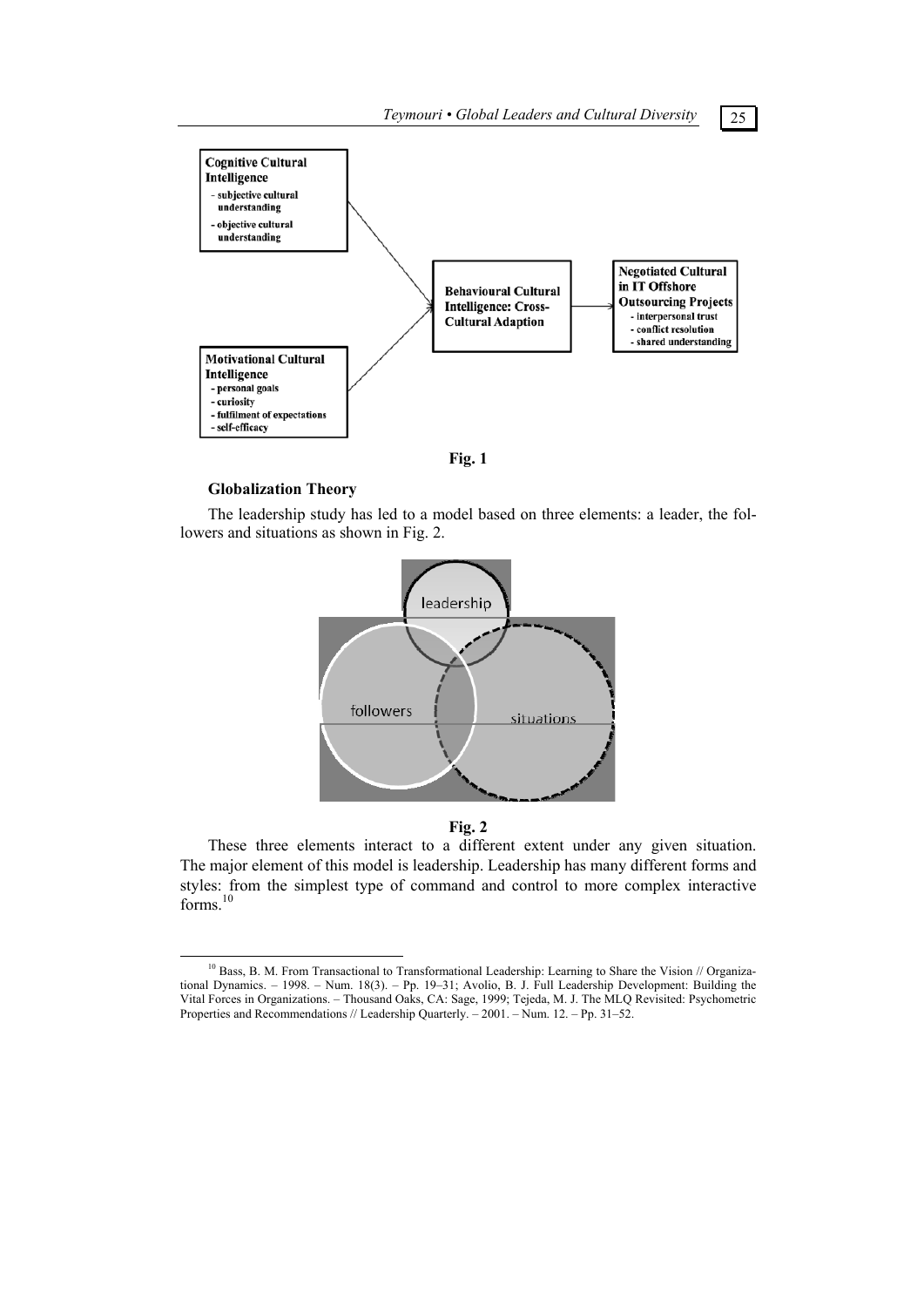# *This Globalizing World* 26

The basic factors of 'Duty' and 'Relationship' also affect the process of globalizing leadership and, therefore, are explored by experts in management.<sup>11</sup> These two factors can be defined as leaders' responsibility and leaders' communication. The first group implies a one-sided activity to control the followers; these responsibilities do not demand a high level of skills and need only a high level of IQ to make others act in a certain ways. This style of leadership worked out well in the industry and driver communities. The second style is more the result of emotional and social interaction in the context of interrelationship with others; this type of relationship is not simply logical and rational in nature, but roots in the need of individuals to develop their personality as a social being. Emotional leadership unites the leaders with each other and with their followers.<sup>12</sup>

### **Global Leaders**

We are living in the era of rapid changes and flexibility in almost every sphere of everyday life. This requires leaders who can keep the trend in check. Those leaders who want to be globally influential must think beyond the borders, including the nations' geographic boundaries. Awareness of cultural and ethnic values and diversities as well as establishing a multicultural relationship within human communities is the key concepts of globalized leadership.<sup>13</sup> Cultural intelligence plays a crucial role in realizing objectives of globalized leadership. CQ functions as software and IQ is in fact the hardware of human capital. The objective is to familiarize the current state of cultural diversity. The globalized world requires leaders who are well aware of multiple intelligences and are able to apply both CQ and IQ in performing their leadership functions.

## **Cultural Intelligence Theory**

The concept of intelligence in modern life is much broader than its traditional understanding. In psychology, intelligence is an outcome of innovation, personality and reasoning.14

This concept is extensively investigated and there is already quite a lot of works on the subject. These studies indicate that the issue of intelligence should be approached from different aspects; and experts analyze various types of intelligence.<sup>15</sup>

### **Culture**

The term culture refers to the set of traditions, customs, religious rituals, moral values, and literary heritage of any given community. The definition of these concepts is the first step in studying culture.<sup>16</sup> The comprehensive definition of culture regards it consisting of two tangible and non-tangible elements.

<sup>&</sup>lt;sup>11</sup> Halpin, A. W., Winer, B. J. A Factorial Study of Leader Behavior Descriptions / Leader Behavior: Its Descriptions and Measurement // Ed. by R. M. Stogdill, A. E. Coons. – Columbus, OH: Bureau of Business Research, Ohio State University, 1957.<br><sup>12</sup> Golman, D. Emotional Intelligence: Issues in Paradigm Building / The Emotionally Intelligent Workplace //

Ed. by C. Cherniss, D. Golman. – San Francisco, CA: Jossey Bass, 2001. – Pp. 13–26. 13 Hollander, E. P. Leadership Dynamics. – New York: Free Press, 1978.

<sup>&</sup>lt;sup>14</sup> Gardner, H. Leading Minds. – New York: Basic, 1995.

<sup>&</sup>lt;sup>15</sup> Wannamaker, C. M. A Study of the Need for Emotional Intelligence in University Judicial Officers. PhD<br>Dissertation. Drexel University. 2005. URL: http://proquest.umi.com.

<sup>&</sup>lt;sup>16</sup> D'Andrade, R. The Development of Cognitive Anthropology. – Cambridge: Cambridge University Press, 1995.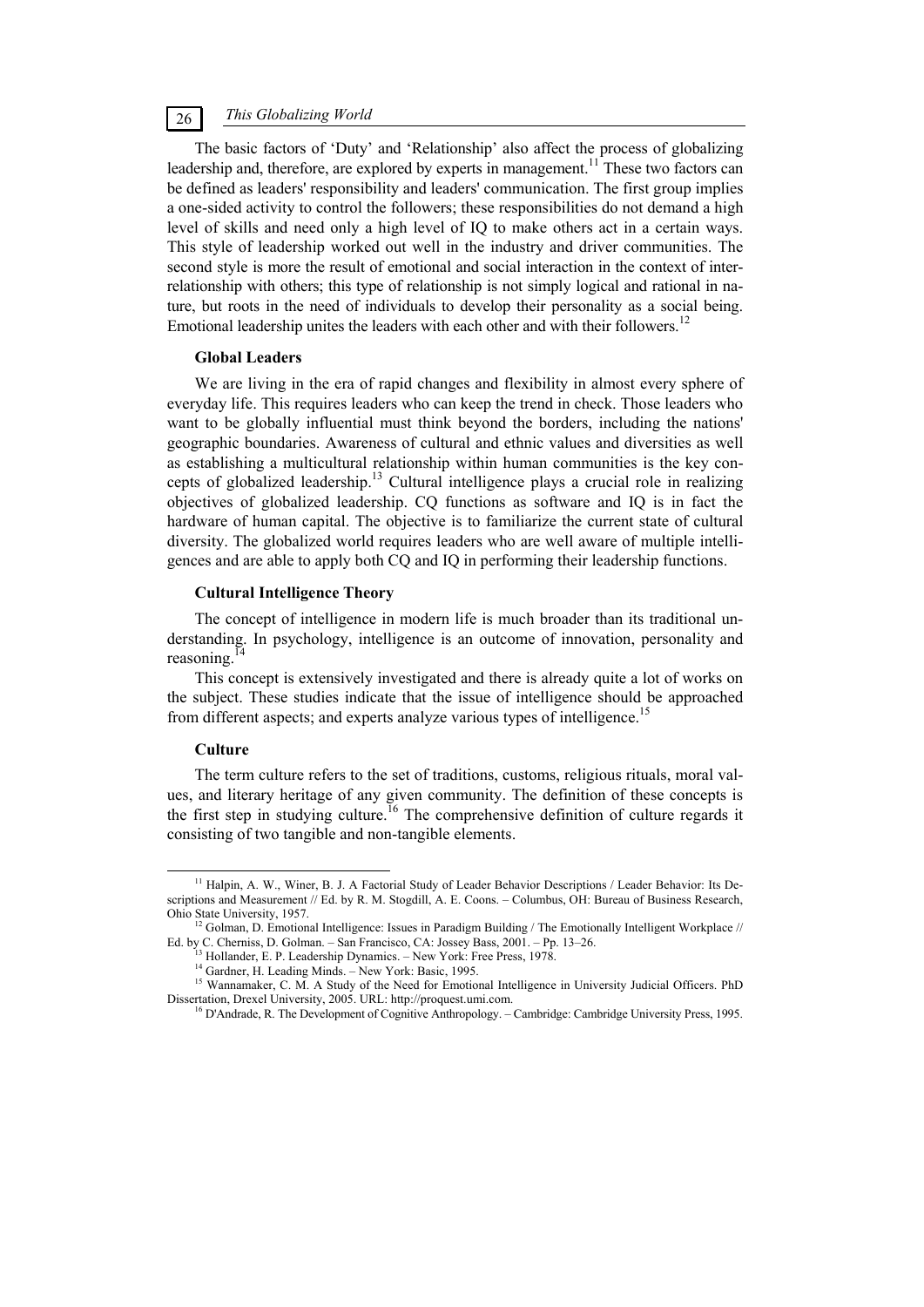# In this definition non-tangible/mental culture relates to the individual's understanding of his/her environment and its values and norms.<sup>17</sup> On the other hand, tangible culture is related to legal systems, economic, political, religious and educational practices.<sup>18</sup> The human interaction is the core of this study and of other researchers in this area.<sup>19</sup>

These interactions are easy to observe and analyze, they give the researchers a firm understanding of people's values and traditions.

In tourism industry, the organization of human relations by tour guides is only possible when they have this cultural awareness and show it in their interactions with tourists in a way satisfying tourists.

Cultural awareness, internal motivation to understand cultural behaviors, and cultural behaviors are three elements that make up one's cultural intelligence.

#### **Cultural Intelligence**

Cultural intelligence is directly related with diverse work environment. It enables individuals to understand how others think and react to behavior pattern. The end result is to facilitate cultural relations and empower those involved by the required management skills. The complexity of work environments makes cultural intelligence a necessary component. Those with low level of cultural intelligence are not able to communicate with their colleagues and fail in their management.

P. C. Earley and S. Ang have defined cultural intelligence as an ability to learn new cultural patterns while interacting with others and the capacity of reacting properly under these conditions.<sup>20</sup> They believe that finding familiar cultural clues in new situations is usually difficult. An individual needs to establish a common cultural framework through the application of cultural intelligence.

The other definition for cultural intelligence say that it is an individual's ability of lifelong learning of cultural diversity that gives people cultural flexibility in their daily interactions. It also applies to emotional intelligence and social intelligence.<sup>2</sup>

The most important factor of cultural intelligence is its dynamic quality.<sup>22</sup> The scientists regarded it as an interdisciplinary concept.<sup>2</sup>

Basing on the existing literature, one can say that cultural intelligence is the individual's ability to adapt in new cultural settings.<sup>24</sup>

<sup>&</sup>lt;sup>17</sup> Triandis, H. C. The Analysis of Subjective Culture. – New York: John Wiley, 1972.

<sup>&</sup>lt;sup>18</sup> Ang, S., Inkpen, A. C. Cultural Intelligence and Offshore Outsourcing Success: A Framework of Firm-Level Intercultural Capability // Decision Sciences. – 2008. – Num. 39(3). – Pp. 337–358; Leung, K., Ang, S. Culture, Organizations and Institutions: An Integrative Review. Cambridge Handbook of Culture, Organizations, and

Work. – New York: Cambridge University Press, 2008.<br><sup>19</sup> Ortner, S. B. Theory in Anthropology since the Sixties // Comparative Studies in Society and History. –<br>1984. – Num. 26(1). – Pp. 126–166.

<sup>&</sup>lt;sup>20</sup> Earley, P. C., Ang, S. Cultural Intelligence. Individual Interactions across Cultures. – Stanford: Stanford University Press, 2003.<br><sup>21</sup> Earley, P. C., Ang, S. Cultural Intelligence…; Ng, K.–Y., Earley, P. C. Culture + Intelligence: Old Con-

struct, New Frontiers // Group and Organization Management. – 2006. – Num. 31(1). – Pp. 4–19; Thomas, D. C., Inkson, K. Cultural Intelligence People Skills for Global Business. – New York: Berrett-Koehler, 2004.

<sup>&</sup>lt;sup>22</sup> Ortner, S. B. Theory in Anthropology since the Sixties // Comparative Studies in Society and History. – 1984. – Num. 26(1). – Pp. 126–166; Reckwitz, A. Toward a Theory of Social Practices: A Development in Culturalist Theorizing // European Journal of Social Theory. – 2002. – Num. 5(2). – Pp. 78–99.<br><sup>23</sup> Earley, P. C., Ang, S. Cultural Intelligence…; Ng, K.–Y., and Earley, P. C. Culture + Intelligence…; Thomas, D. C.,

Inkson K. Cultural Intelligence People Skills for Global Business. – New York: Berrett-Koehler, 2004. 24 Earley, P. C. Redefining Interactions across Cultures and Organizations: Moving Forward with Cultural In-

telligence // Research in Organizational Behavior. – 2002. – Num. 24. – Pp. 271–299.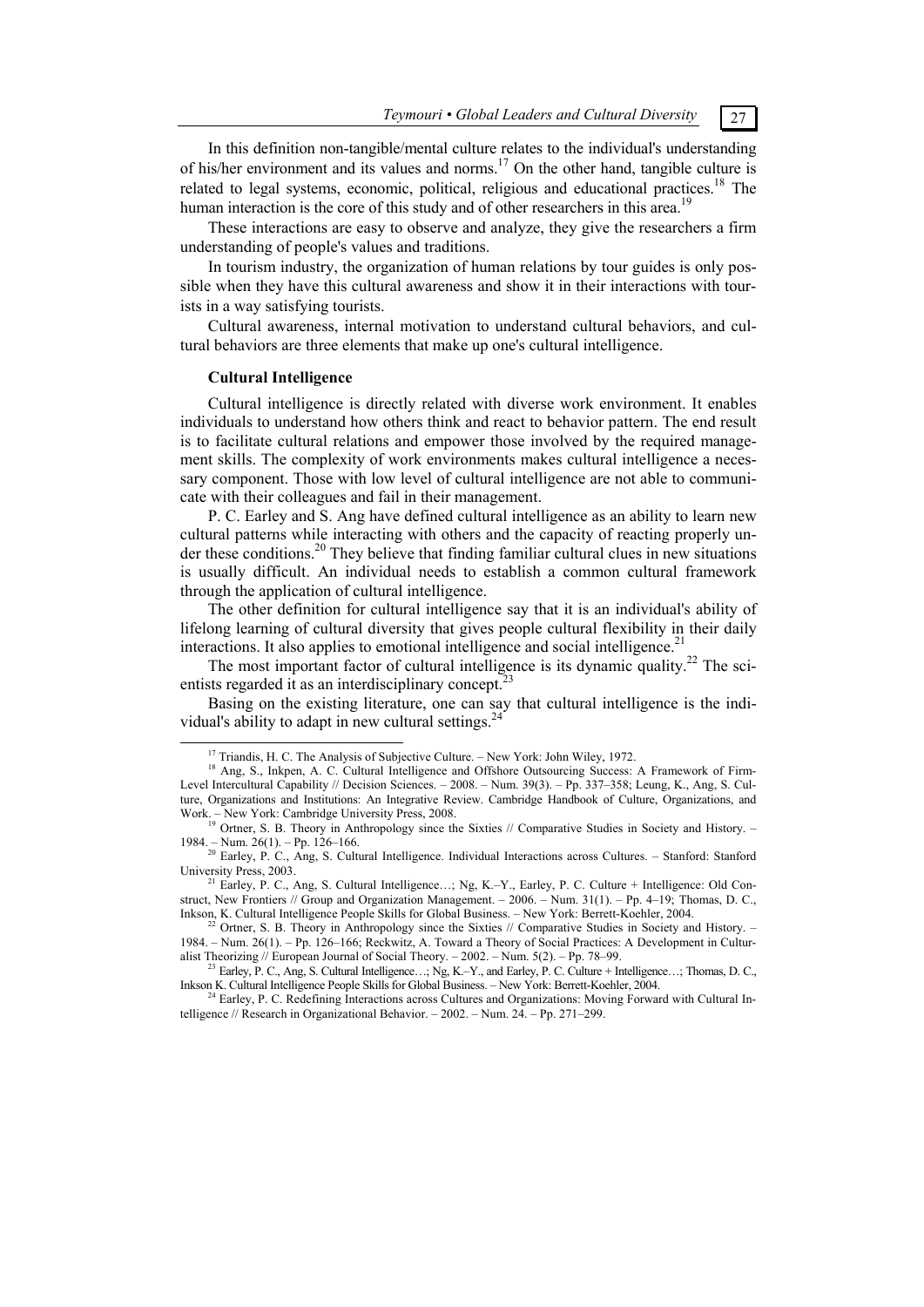*This Globalizing World* 28

Global leaders need to be aware of different elements of cultural intelligence (see Fig. 3).



**Fig. 3** 

*Source:* Earley, P. C. and Ang, S. Cultural Intelligence...

#### **Cultural Awareness**

Cultural awareness is an observable factor that deals with cultural behavior and answers the questions: What makes people behave in a similar manner and what is the reason of these common patterns?

Cultural awareness emphasizes the necessity to understand the nature of culture and cultural interactions. The main issues to deal with are: the definition of culture, cultural flexibility and transfer, and the ability to understand other cultures as an essential factor in gaining this flexibility.

The emotional aspect of cultural intelligence deals with cultural interaction and exchange,25 which essentially requires, alongside with other factors, *curiosity.*26 Selfbelief, which is known as the individual's understanding of his/her abilities in cultural matters, is also an essential element of cultural intelligence.<sup>27</sup> Those who lack it do not show a high level of motivation when contacting with other cultures and fail to build bridges with them.<sup>28</sup>

<sup>&</sup>lt;sup>25</sup> Earley, P. C., Ang, S. Cultural Intelligence...

<sup>&</sup>lt;sup>26</sup> Berlyne, D. E. Conflict, Aarousal, and Curiosity. – New York: McGraw Hill, 1960; Earley, P. C., Ang, S. Cultural Intelligence...; Thomas, D. C. Domain and Development of Cultural Intelligence: The Importance of Mindfulness // Group and Organization Management. – 2006. – Num. 31(1). – Pp. 78–99.

<sup>&</sup>lt;sup>27</sup> Bandura, A. Social Foundations of Thought and Action: A Social Cognitive Theory. – New York: Prentice Hall, 1986; Bandura, A. Self-Efficacy: The Exercise of Control. – New York: Freeman, 1997.

 $\frac{28}{28}$  Raghuram, S. Individual Effectiveness in Outsourcing // Human Resource Management. – 2006. – Num. 25(2). – Pp. 127–133.